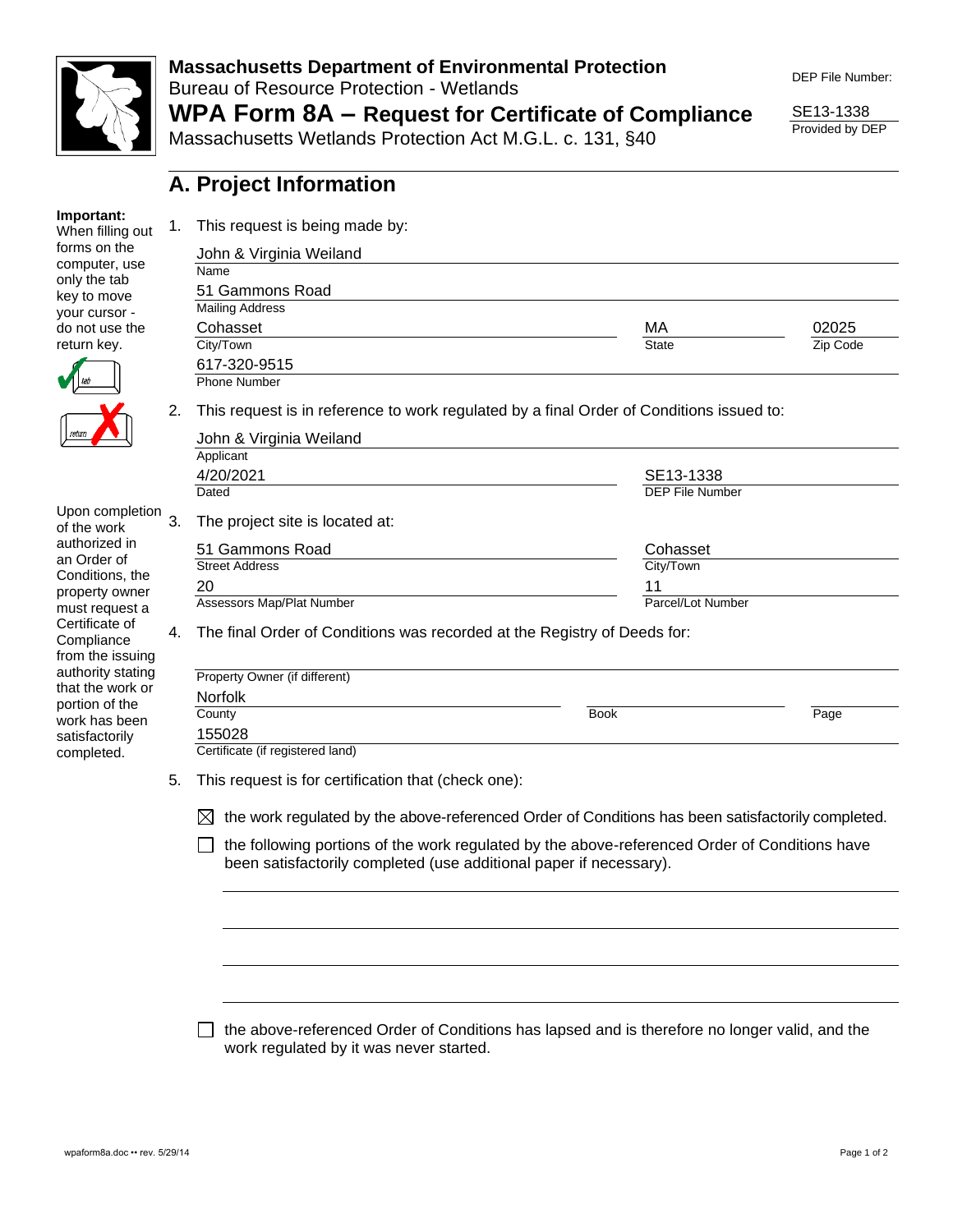

**Massachusetts Department of Environmental Protection**  Bureau of Resource Protection - Wetlands **WPA Form 8A – Request for Certificate of Compliance**

DEP File Number:

SE13-1338 Provided by DEP

Massachusetts Wetlands Protection Act M.G.L. c. 131, §40

# **A. Project Information** (cont.)

- 6. Did the Order of Conditions for this project, or the portion of the project subject to this request, contain an approval of any plans stamped by a registered professional engineer, architect, landscape architect, or land surveyor?
	- $\Box$  Yes If yes, attach a written statement by such a professional certifying substantial compliance with the plans and describing what deviation, if any, exists from the plans approved in the Order.

 $\Box$  No

### **B. Submittal Requirements**

Requests for Certificates of Compliance should be directed to the issuing authority that issued the final Order of Conditions (OOC). If the project received an OOC from the Conservation Commission, submit this request to that Commission. If the project was issued a Superseding Order of Conditions or was the subject of an Adjudicatory Hearing Final Decision, submit this request to the appropriate DEP Regional Office (see [http://www.mass.gov/eea/agencies/massdep/about/contacts/find-the-massdep-regional-office](http://www.mass.gov/eea/agencies/massdep/about/contacts/find-the-massdep-regional-office-for-your-city-or-town.html)[for-your-city-or-town.html\)](http://www.mass.gov/eea/agencies/massdep/about/contacts/find-the-massdep-regional-office-for-your-city-or-town.html).